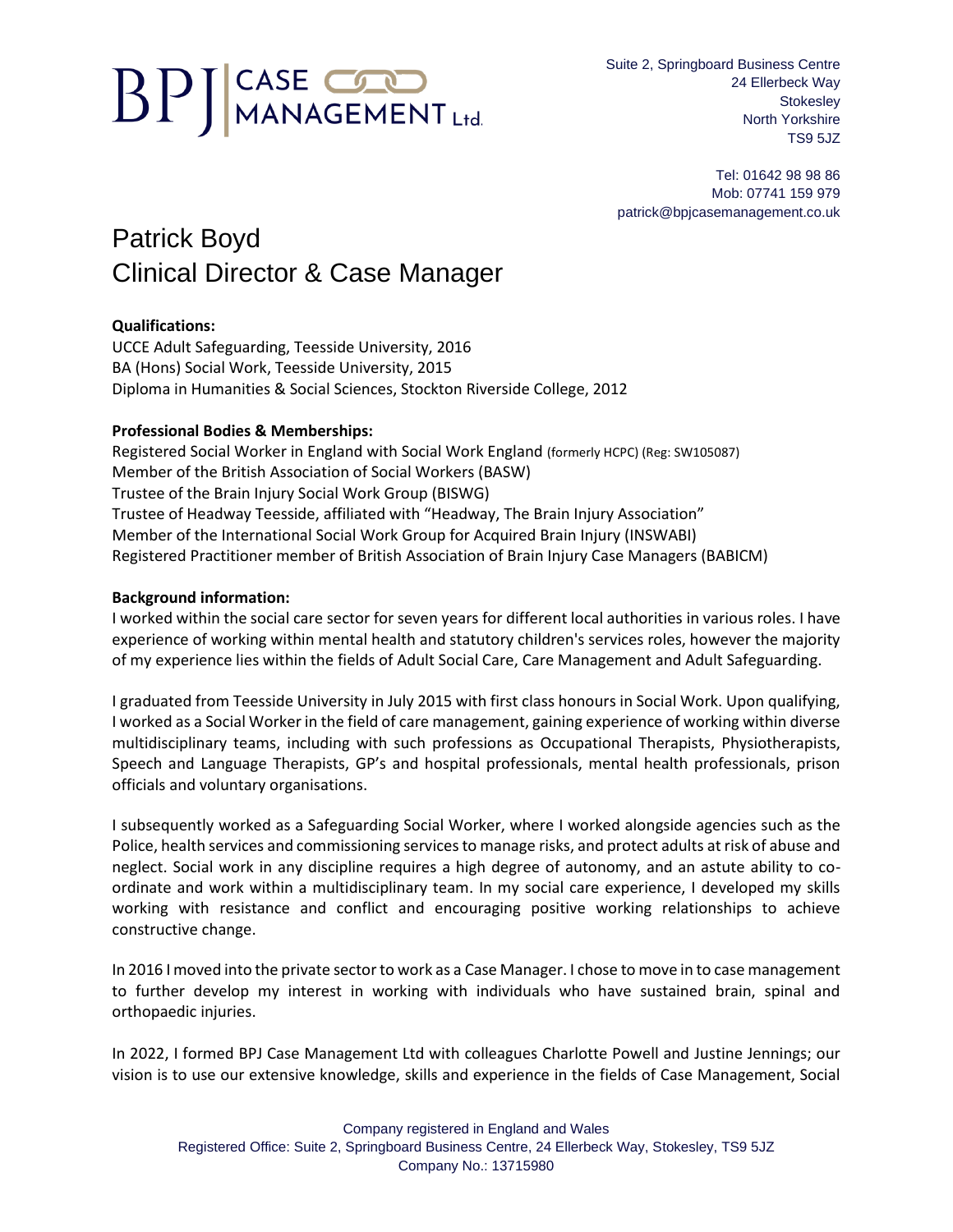Work and Occupational Therapy to provide truly client centred, outcome focused and completely independent case management services to our clients, and to deliver the highest quality of service for clients and referrers alike.

My interests and experience in the fields of brain and spinal Injury rehabilitation, along with the skills developed in my time as a case manager and a social worker enable me to provide quality assessment and therapeutic intervention, enabling clients to move through the process of rehabilitation, maximising their independence and overall outcomes. I build and maintain strong therapeutic relationships with clients and their families to maximise outcomes for all and communicate effectively with the professionals and therapists involved.

Throughout my career as a case manager, I have developed and enhanced my assessment skills through undertaking and producing high quality and detailed immediate needs assessments, providing costed reports, formulating case management plans and implementing multi-disciplinary rehabilitation packages to maximise my clients' potential. I have supported clients to identify appropriate housing and support packages and I am responsible for the recruitment and supervision of support staff for my clients.

I am experienced in liaising with professionals to support the litigation and medico-legal processes and providing witness statements in my capacity as case manager and have experience of working under both joint and unilateral instructions, managing rehabilitation programmes under the "Rehabilitation Code". I currently carry a case load consisting of adults with acquired brain injuries, spinal injuries and polytrauma including amputees and orthopaedic injuries; many of my clients experience a range of complex cognitive, psychological and behavioural difficulties requiring careful management and a multidisciplinary approach to problem solving. My caseload consists of a mixture of litigation and settled cases, and I am experienced in supporting clients through their litigation, to settlement and beyond. I work with clients and professionals from the fields of personal, serious and catastrophic injury, clinical negligence, and criminal injury cases.

I am the Safeguarding Lead at BPJ Case Management Ltd. and am responsible for reviewing and updating the company's safeguarding policies and procedures for both adults and children. I routinely provide advice, guidance and support to my colleagues when concerns are raised in relation to the safety and wellbeing of our clients.

I actively engage in continuing professional development maintaining a keen interest in academic research and contemporary practice issues, and I regularly attend training courses and seminars relating to my areas of practice and interest. I continually strive to enhance my knowledge, skills and experience to enable me to perform at the highest professional standard, and I strongly believe that ongoing development is essential to providing the highest possible quality of service to those that I work with.

I am a Visiting Lecturer in Social Work at Teesside University, contributing to the education and development of BA and MA Social Work students in the fields of acquired brain injury, report writing and record keeping, multidisciplinary teamwork and social work and case management in the private sector.

Since 2018 I have been a Trustee of Headway Teesside, a charity that supports those in the Teesside area affected by acquired brain injury; here I use my knowledge, skills and experience to help and support individuals who would not ordinarily have the means to access the professional services we provide.

I am a director of the national Brain Injury Social Work Group (BISWG), which contributes to the raising of awareness of brain injury and associated issues amongst social workers and other professionals who are not specialists in the area, and campaigning alongside other groups such as the UK Acquired Brain Injury